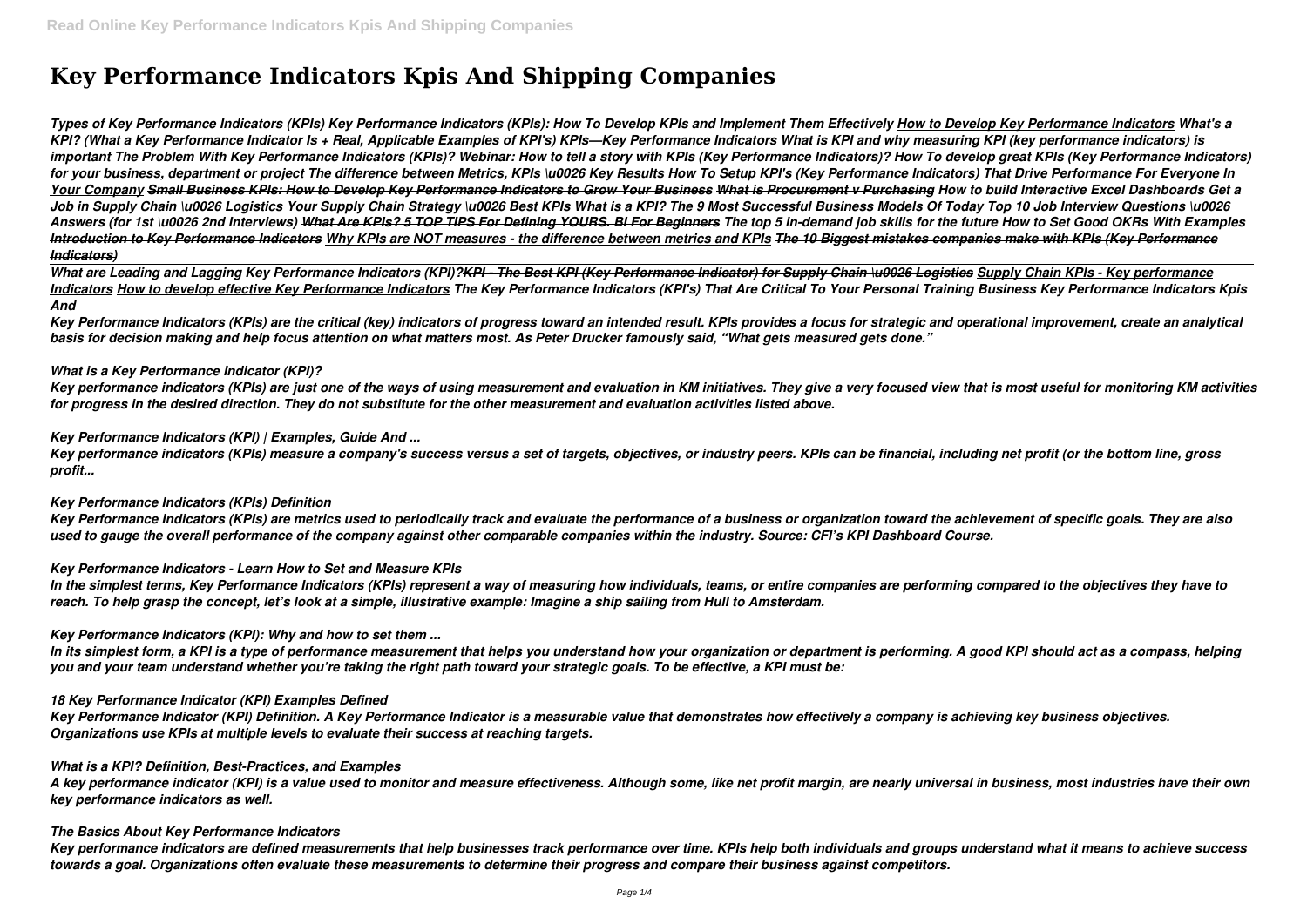## *Using Key Performance Indicators (KPIs) to Achieve Goals ...*

*A Key Performance Indicator (KPI) is a quantifiable measurement that shows how well an organization, team, or individual is performing against a predetermined goal or objective. KPIs can be applied to any area of performance, and should align with the organization's critical success factors and its stated vision and strategy.*

## *Performance Management and KPIs - From MindTools.com*

*Key Performance Indicators (KPIs) are the elements of your plan that express what you want to achieve by when. They are the quantifiable, outcome-based statements you'll use to measure if you're on track to meet your goals or objectives. Good plans use 5-7 KPIs to manage and track the progress of their plan.*

# *27 Examples of Key Performance Indicators | OnStrategy ...*

*A key performance indicator is a quantifiable measure a company uses to determine how well it's meeting its operational and strategic goals. Different businesses have different KPIs depending on their individual performance criteria or priorities. That said, the indicators usually follow industry-wide standards. 3 Main Characteristics*

## *Learn How Key Performance Indicators Help Meet Goals*

*A Key Performance Indicator (KPI) is a measurable value that demonstrates how effectively a company is achieving key business objectives. Organizations use KPIs to evaluate their success at reaching targets. Learn more: What is a key performance indicator (KPI)?*

## *KPI Examples and Templates - Klipfolio.com*

*Key Performance Indicators, or KPIs, are a pertinent part of measuring the successes and failures of your business. Also known as a flash report or dashboard, a KPI allows business owners and...*

# *Key Performance Indicators 101 & Why They're Important*

*The key performance indicators of an organisation are n't the same as it's goals. For instance, your technology company might have a goal to improve awareness of your brand in a specific geographic location. However, your key performance indicators might be things like website traffic, social media followers, and online engagement.*

## *What Are Key Performance Indicators in Marketing?*

*Once created, input to a Scorecard comes in the form of Performance Measures, often referred to as Key Performance Indicators (KPIs). A KPI provides information an organisation requires to determine whether it is performing well or not. Unfortunately, in some organisations, KPIs have often become indistinguishable from operational measures.*

## *Key Performance Indicators – Balanced Scorecard*

*Key performance indicator (KPI) is a measurable value that shows the progress of a company's business goals. KPIs indicate whether an organization has attained its goals in a specific time frame. Read more: What is a KPI?*

## *136 Key Performance Indicator Examples (The Complete List)*

*KPIs are measurable factors that highlight how efficiently and effectively an organization is achieving its objectives. They give a clear picture of the current performance levels of the segments of an organization. In an organization, there are usually two types of performance indicators; high-level and low-level indicators.*

*Types of Key Performance Indicators (KPIs) Key Performance Indicators (KPIs): How To Develop KPIs and Implement Them Effectively How to Develop Key Performance Indicators What's a* KPI? (What a Key Performance Indicator Is + Real, Applicable Examples of KPI's) KPIs—Key Performance Indicators What is KPI and why measuring KPI (key performance indicators) is *important The Problem With Key Performance Indicators (KPIs)? Webinar: How to tell a story with KPIs (Key Performance Indicators)? How To develop great KPIs (Key Performance Indicators) for your business, department or project The difference between Metrics, KPIs \u0026 Key Results How To Setup KPI's (Key Performance Indicators) That Drive Performance For Everyone In Your Company Small Business KPIs: How to Develop Key Performance Indicators to Grow Your Business What is Procurement v Purchasing How to build Interactive Excel Dashboards Get a Job in Supply Chain \u0026 Logistics Your Supply Chain Strategy \u0026 Best KPIs What is a KPI? The 9 Most Successful Business Models Of Today Top 10 Job Interview Questions \u0026* Answers (for 1st \u0026 2nd Interviews) What Are KPIs? 5 TOP TIPS For Defining YOURS. BI For Beginners The top 5 in-demand job skills for the future How to Set Good OKRs With Examples *Introduction to Key Performance Indicators Why KPIs are NOT measures - the difference between metrics and KPIs The 10 Biggest mistakes companies make with KPIs (Key Performance Indicators)*

*What are Leading and Lagging Key Performance Indicators (KPI)?KPI - The Best KPI (Key Performance Indicator) for Supply Chain \u0026 Logistics Supply Chain KPIs - Key performance Indicators How to develop effective Key Performance Indicators The Key Performance Indicators (KPI's) That Are Critical To Your Personal Training Business Key Performance Indicators Kpis And*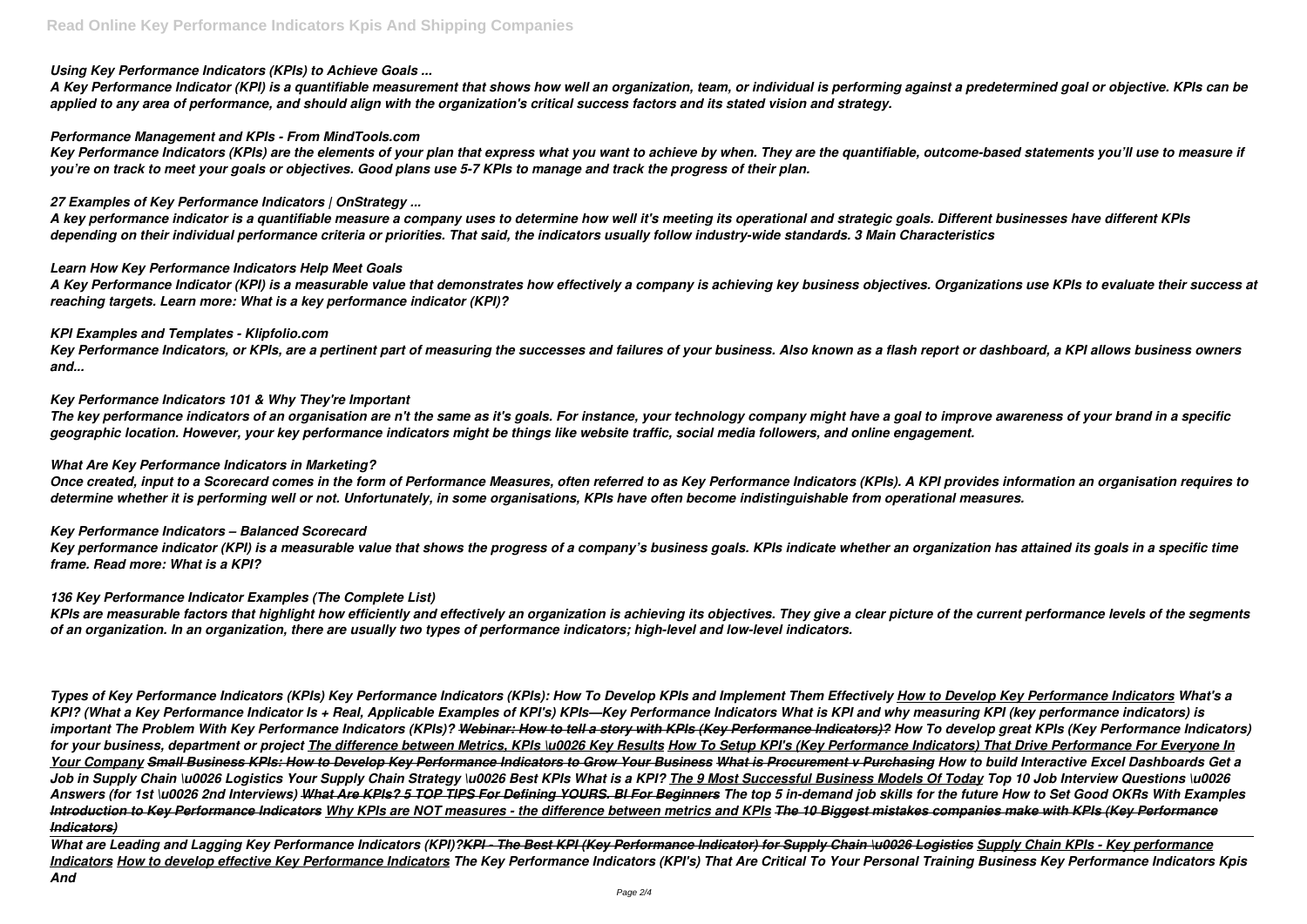*Key Performance Indicators (KPIs) are the critical (key) indicators of progress toward an intended result. KPIs provides a focus for strategic and operational improvement, create an analytical basis for decision making and help focus attention on what matters most. As Peter Drucker famously said, "What gets measured gets done."*

## *What is a Key Performance Indicator (KPI)?*

*Key performance indicators (KPIs) are just one of the ways of using measurement and evaluation in KM initiatives. They give a very focused view that is most useful for monitoring KM activities for progress in the desired direction. They do not substitute for the other measurement and evaluation activities listed above.*

#### *Key Performance Indicators (KPI) | Examples, Guide And ...*

*Key performance indicators (KPIs) measure a company's success versus a set of targets, objectives, or industry peers. KPIs can be financial, including net profit (or the bottom line, gross profit...*

## *Key Performance Indicators (KPIs) Definition*

*Key Performance Indicators (KPIs) are metrics used to periodically track and evaluate the performance of a business or organization toward the achievement of specific goals. They are also used to gauge the overall performance of the company against other comparable companies within the industry. Source: CFI's KPI Dashboard Course.*

## *Key Performance Indicators - Learn How to Set and Measure KPIs*

*In the simplest terms, Key Performance Indicators (KPIs) represent a way of measuring how individuals, teams, or entire companies are performing compared to the objectives they have to reach. To help grasp the concept, let's look at a simple, illustrative example: Imagine a ship sailing from Hull to Amsterdam.*

## *Key Performance Indicators (KPI): Why and how to set them ...*

*In its simplest form, a KPI is a type of performance measurement that helps you understand how your organization or department is performing. A good KPI should act as a compass, helping you and your team understand whether you're taking the right path toward your strategic goals. To be effective, a KPI must be:*

## *18 Key Performance Indicator (KPI) Examples Defined*

*Key Performance Indicator (KPI) Definition. A Key Performance Indicator is a measurable value that demonstrates how effectively a company is achieving key business objectives. Organizations use KPIs at multiple levels to evaluate their success at reaching targets.*

#### *What is a KPI? Definition, Best-Practices, and Examples*

*A key performance indicator (KPI) is a value used to monitor and measure effectiveness. Although some, like net profit margin, are nearly universal in business, most industries have their own key performance indicators as well.*

#### *The Basics About Key Performance Indicators*

*Key performance indicators are defined measurements that help businesses track performance over time. KPIs help both individuals and groups understand what it means to achieve success towards a goal. Organizations often evaluate these measurements to determine their progress and compare their business against competitors.*

#### *Using Key Performance Indicators (KPIs) to Achieve Goals ...*

*A Key Performance Indicator (KPI) is a quantifiable measurement that shows how well an organization, team, or individual is performing against a predetermined goal or objective. KPIs can be applied to any area of performance, and should align with the organization's critical success factors and its stated vision and strategy.*

## *Performance Management and KPIs - From MindTools.com*

*Key Performance Indicators (KPIs) are the elements of your plan that express what you want to achieve by when. They are the quantifiable, outcome-based statements you'll use to measure if you're on track to meet your goals or objectives. Good plans use 5-7 KPIs to manage and track the progress of their plan.*

#### *27 Examples of Key Performance Indicators | OnStrategy ...*

*A key performance indicator is a quantifiable measure a company uses to determine how well it's meeting its operational and strategic goals. Different businesses have different KPIs depending on their individual performance criteria or priorities. That said, the indicators usually follow industry-wide standards. 3 Main Characteristics*

#### *Learn How Key Performance Indicators Help Meet Goals*

*A Key Performance Indicator (KPI) is a measurable value that demonstrates how effectively a company is achieving key business objectives. Organizations use KPIs to evaluate their success at reaching targets. Learn more: What is a key performance indicator (KPI)?*